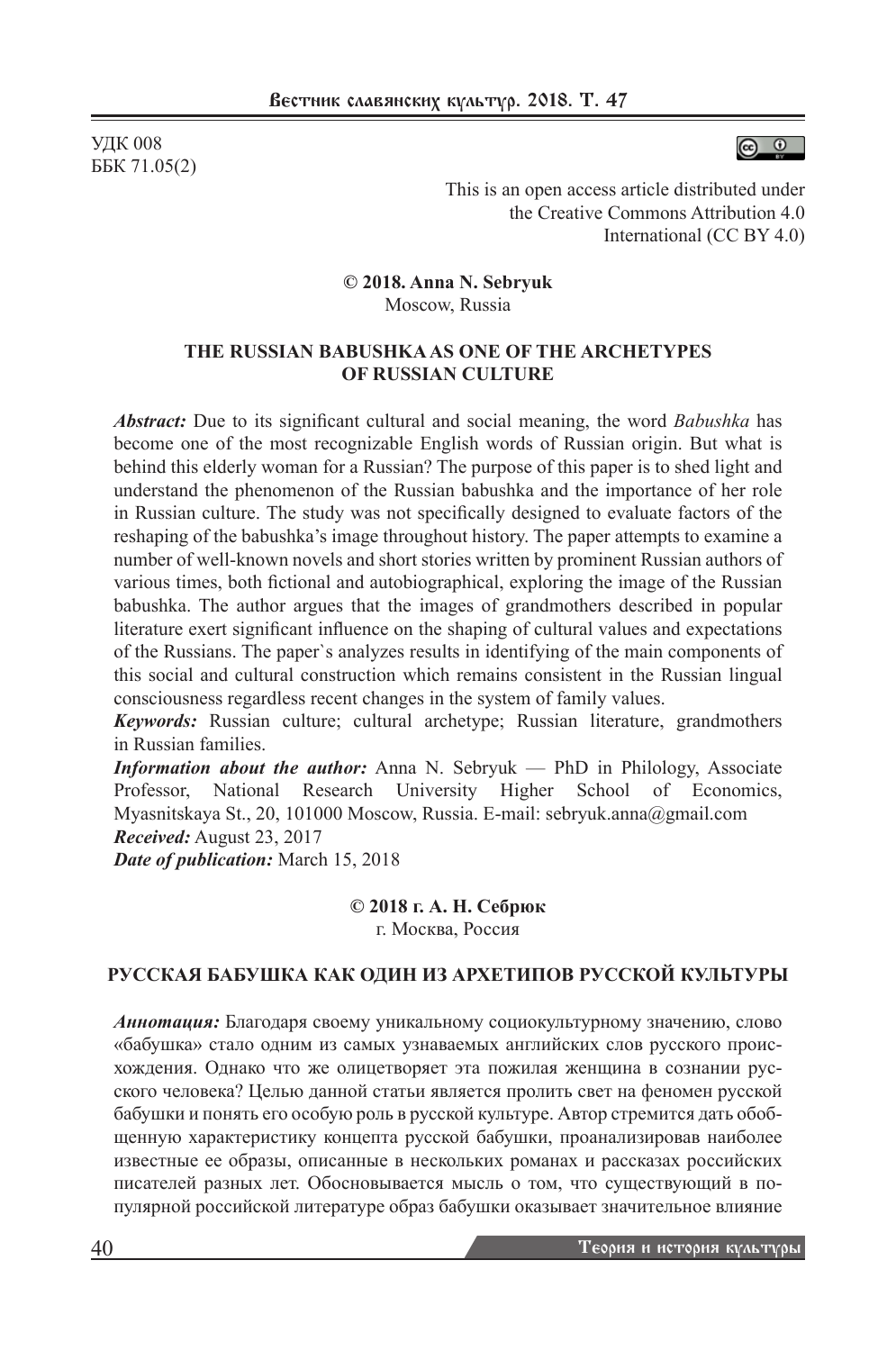на формирование культурных ценностей и ожиданий русского человека. В ходе исследования автор выделяет основные компоненты данного социокультурного концепта, который до сих пор остается хорошо закрепленным в русском языковом сознании, несмотря на изменения в системе семейных ценностей современного российского общества.

*Ключевые слова:* русская культура, социокультурный концепт, культурный архетип, российская литература, бабушка, бабушки в русских семьях.

*Информация об авторе:* Анна Набиевна Себрюк — кандидат филологических наук, доцент, Национальный исследовательский университет Высшая школа экономики, ул. Мясницкая, д. 20, 101000 г. Москва, Россия. E-mail: sebryuk.anna@ gmail.com

*Дата поступления статьи:* 23.08.2017 *Дата публикации:* 15.03.2018

Many Russian children grow up in three-generation families, and depending upon various social and cultural factors, grandmothers play an exceptional role in upbringing of the younger generation and in a sense of belonging existing within a Russian family.

Given the international popularity of the word *Babushka*, as well as its strong association with the peculiarities of Russian culture, the absence of research is particularly striking. This study helps to fill a notable gap in the knowledge of one of the most solid archetypes of Russian culture.

The family roles of modern grandmothers in Russian families, in my opinion, are clearly dependent on the image of the grandmother, which is instilled in the Russian cultural tradition and is one of the most stable stereotypes of a woman from an older generation. The connection between literature and society is a fact that has been widely acknowledged. It is generally accepted that literature reflects society and its cultural norms and values and influences attitudes of people. I shall examine some of the contexts in which the character of Babushka occurs in Russian literature, with the goal of understanding what Russians think of when they read this word in their literary texts and what they think about the older women whom the word described. Somewhat more speculatively, I shall also indicate some of the social attitudes and literary experiences that I believe helped to shape this stereotype.

To begin with, let us take a look at the definitions of the word *Babushka* in Russian and English dictionaries.

The Explanatory Dictionary of the Russian Language (S. Ozhegov) defines «Babushka» as «the mother of one's father or mother» and «an elderly woman in colloquial speech» [1]. According to the Merriam-Webster dictionary, the word *babushka* refers to an elderly Russian woman and a triangularly folded kerchief for the head, which reflects how deeply the image of a Russian grandmother has established in American and British discourses [2].

The babushka doll, commonly referred as *matryoshka* in Russian, a set of wooden dolls of decreasing size placed one inside another, has become one of the most popular souvenirs associated with Russian culture. It also serves another example of worldwide recognition of the babushka. «The largest doll, often seen as a grandmother with future generations of dolls tucked inside her, represents family and life as a value in itself, passing through generations of women» [10, p. 2].

The application of the term *babushka* carries various representations in the Russian context. The babushka is linked to old age, but is also often associated with positive characteristics. We analyzed the data of the Russian Associative Dictionary [3].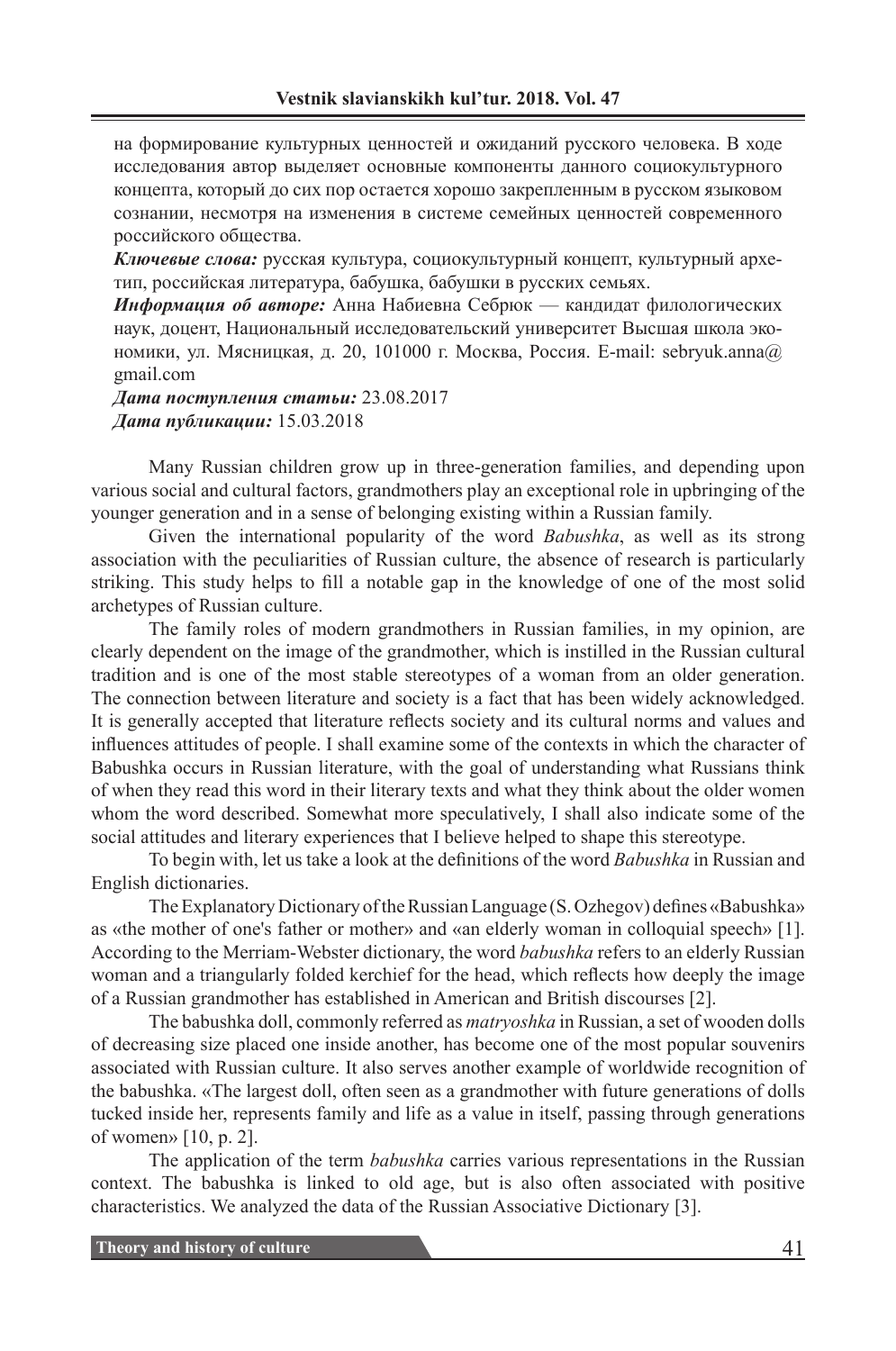It should be noted that the dictionary reflects the most frequent semantic (paradigmatic) connections of words. It also comprises the most important syntagmatic links and, above all, the «two-word model» (the most familiar to the Russian speaker) which are standard repetitions, clichés, stable combinations of idioms, collocations; and it indicates the most characteristic connections of words, reflecting the peculiarities of Russian culture, not fixed in other dictionaries.

| Reactions                     | Frequency |
|-------------------------------|-----------|
| дедушка (grandfather)         | 74        |
| Старушка (old woman)          | 43        |
| $M$ оя $(my)$                 | 39        |
| Старая (old)                  | 39        |
| Добрая (kind)                 | 31        |
| Любимая (beloved)             | 23        |
| Старенькая (old — diminutive) | 19        |
| Родная (dear)                 | 7         |
| Дед (grandfather)             | 6         |
| Милая (sweet)                 | 6         |
| Дорогая (darling)             | 5         |

**The word** *Babushka* **evokes a whole set of commonly shared associations**

According to the data obtained in the analysis of the dictionary, the core of the associative field of *Babushka* can be represented by the following reactions: grandfather (74), old woman (43), my (39), old (39), kind (31), beloved (23). As can be seen from these associations for the majority of respondents who participated in the compilation of the dictionary, *the babushka* is associated primarily with the grandfather.

Other nuclear reactions allow us to draw an image of a grandmother, formed in the linguistic consciousness of representatives of Russian culture: my (39) old (39), kind (31), beloved (23) old woman (43).

It is necessary to emphasize that a large number of associations that have a positive emotional connotation, which allows us to identify the main features of the Russian grandmother, such as, above all, kindness and love.

The reaction «old woman» (43), which has the second frequency index, also reflects the respect and love of others in relation to this person through the use of a diminutive suffix -ka.

The percentage of emotionally colored reactions from the total number of associations is about 23%, which is direct proof of the significance and importance of this image in the Russian linguistic consciousness.

As Arvey (2014) argues, *the babushka* is «one highly regarded feminine role in the Russian cultural landscape» [4]. This utterly important figure not only represents love and nurturing, but she is often a significant source of support in bringing up children and maintaining a household.

According to the anthropologist and sociologist Jennifer Utrata (2015), *the babushka*  does not simply fulfill a symbolic function, but is also «the backbone of Russian society» [13, p. 41].

As Tatiana Tiaynen (2013) explains, in the Soviet family culture there was often a woman of mature age- a babushka who was at the core of the organization and reproduction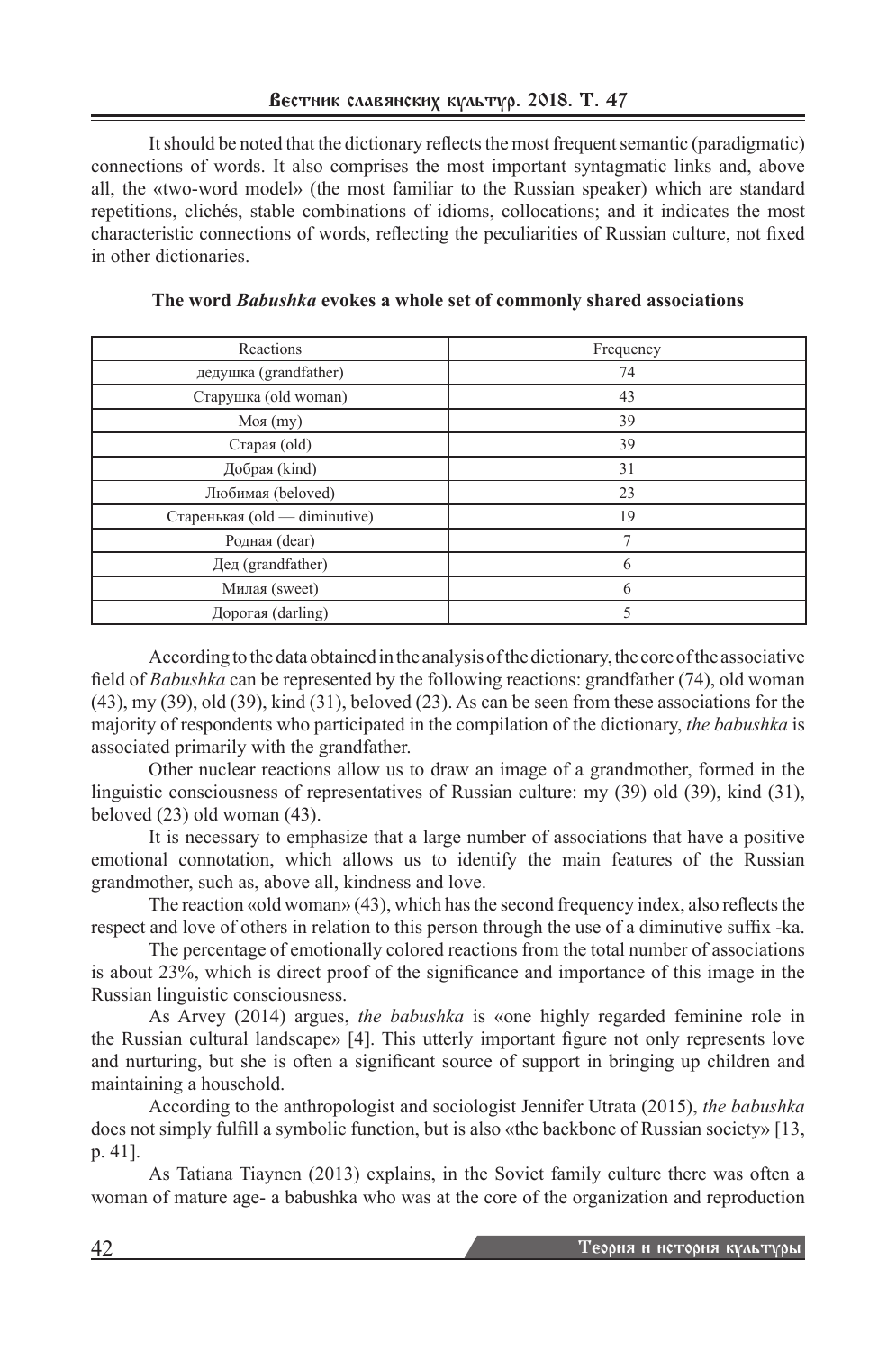of everyday routines: taking care of children, cooking, doing laundry, pickling, cleaning, and being involved in her children's family life [10].

Bezrukova (2000) considers the Russian babushka to be a source of wisdom in a family. In her book «The foundations of spiritual culture», she states that *the babushka*, through her life experience, embodies diligence, kindness, patience, care and forgiveness. She often expresses, as if by accident, such wise thoughts which you will not find in books. The *babushka* strengthens the stability of the family, gives warmth to the relations with the children, without demeaning the role of parents, including her son or daughter. In Russian culture, a grandmother is a very respected person; caring for children is her holy responsibility, she is responsible for the house and peace in it. Children love grandmothers, they get attached to them, feeling their love for themselves, they affectionately call them «granny», «baboosya». Grandmothers are also looking for their grandchildren's love [6, pp. 16–17].

The well-known saint in the Russian Orthodox Church Theophan the Recluse (Theophan Zatvornik) who possessed a rare degree of a thorough understanding of the soul of his homeland and of contemporary people in general, wrote beautiful words about the babushka in the compilation of his letters *«The Spiritual Life and How to Be Attuned To It»*: «There is no warmer place for a granddaughter than at their grandmother's; and for a grandmother there is no one more precious than her beloved granddaughter. So we should thank God for it. And you should comfort your babushka and listen to what she says more attentively. Old women have wisdom that they got from their experiences and life hardships. And they often express even by accident, in their simple phrases such wise lessons which you will not find in books» [14, p. 34].

One of the most prominent Russian linguists of our time, Svetlana Ter-Minasova (2000) discussed the phenomenon of the Russian babushka in one of her works: «The Russian word babushka and the English grandmother are kinship terms denoting the mother of the parents. However, what does the Russian grandmother have in common with the English grandmother? They are completely different characters, they look different, dress differently, they have completely different functions in the family, different behavior, different ways of life.  $\leq$   $\therefore$  Russian grandmother, as a rule, is in her new status even busier than before: she grows grandchildren, leads the household, gives parents the opportunity to work, to earn money. The English-speaking grandmother goes on a "well-deserved rest": travels, dresses brightly, tries to catch up in entertainment, a pleasant pastime». The emotional spectrum of the бабушка image is much wider than the emotional spectrum of grandmother, which indicates the importance of this image in the Russian family institute. Grandmother in Russia is a beloved, dear, kind old woman, unlike the English elderly, friendly respectable grandmotherlady [11, p. 54].

At this stage of our exploration into the phenomenon of the "Russian babushka", let us delve into the famous examples of grandmothers in Russian literature. To be eligible for this study, the literary works had to meet two criteria: having been written in different periods of Russian history and having depicted grandmothers with different social and cultural backgrounds.

Maxim Gorky, a Russian novelist, playwright and essayist, developed one of the most memorable images of *babushka* in Russian literature. In the first volume of his autobiographical trilogy *My childhood* (1913), he described his early years as a curious and frightened boy who was taken to live with his grandparents after his parents died. While Maxim's grandfather was a wicked tyrant who would beat him until he was in a state of unconsciousness, his grandmother became his closest friend. «<...> my friend for life, the being nearest my heart, the dearest and best known of all» [9].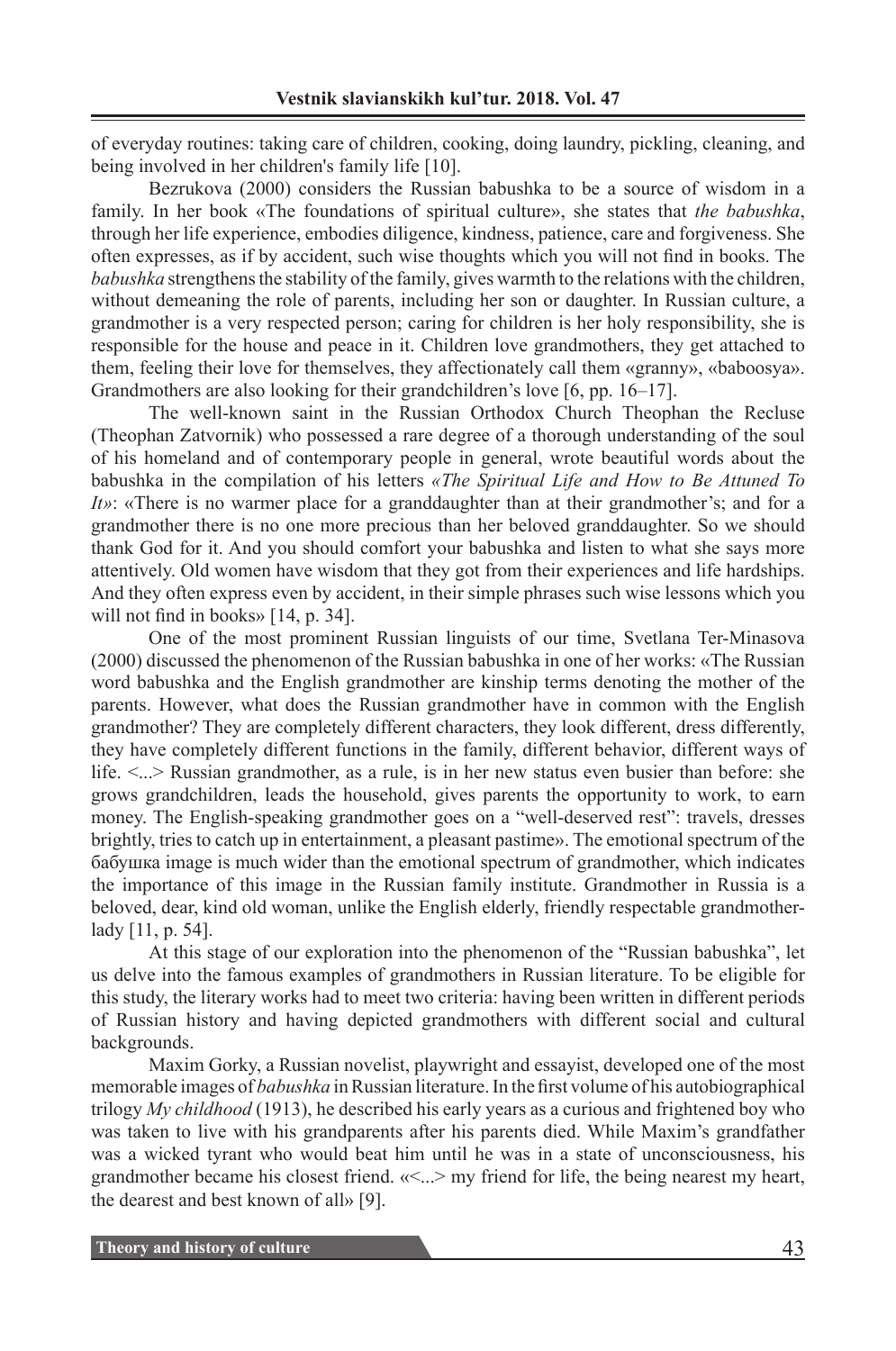In a simple but powerful language, Gorky depicted a powerful portrait of his babushka, a simple woman but the only saving grace in his life. «When she smiled the pupils of her dark, luscious eyes dilated and beamed with an inexpressible charm and her strong white teeth gleamed cheerfully. Apart from her multitudinous wrinkles and her swarthy complexion, she had a youthful and brilliant appearance» [9].

Through violence, poverty and degradation around his grandmother was a stabilizing force in Gorky's life. «Everything about her was dark, but within she was luminous with an inextinguishable, joyful and ardent flame, which revealed itself in her eyes» [9]. She became a guardian angel for this poor boy, protecting him from evil people and life hardships. She presents the genuine beauty of unselfishness and human dignity and resilient spirit of optimism.

She was not able to have a peeve on anyone or bear a grudge for a long time. Those around her took advantage of her kindness but she never complained. Living with his babushka, Alyosha would listen to her stories every evening. «The longer she spoke, or rather sang, the more melodiously flowed her words. It was inexpressibly pleasant to listen to her». A wonderful storyteller «So she always talked, using such peculiarly harmonious words that they took root in my memory like fragrant, bright, everlasting flowers» [9]. She told him endless tales about angels, goblins and witches, developing and boosting his imagination.

Materialistic values were never important to this woman. «I had grown to be a part of her, as it were, and at this period of my life I do not remember anything so distinctly as that energetic old woman, who was never weary of doing good». Compassion and sympathy towards people characterize her personality.

All the difficulties and problems this wise woman considered as trials sent by God. She would kneel beside her bed (with Gorky inside it pretending to be asleep) and give God her views on the day's happenings, down to the last interesting details. «The longer prayers were generally the conclusion of a day of trouble, or a day of quarreling and fighting». «Grandmother gave to God a circumstantial account of all that had happened in the house» [9].

Thanks to Akulina Ivanovna, Alyosha grew up into a kind, supporting person. She taught him to see only the best in people.

Viktor Astafyev, one of the most prominent writers of the second half of the 20<sup>th</sup> century, created one of the most memorable images of the Russian babushka in literature. A native Siberian, he described his childhood in the village of Ovsyanka on the bank of the Yenisei River where he was born in many of his works. When he was a small boy, he became an orphan and began to live with his grandmother. The image of Astafyev's grandmother Ekaterina Petrovna is the most charming, most significant and captivating character that goes through such stories as *The Last Tribute, Grandma's Holiday, The photo I am not in which, The Horse with the Pink Mane.* In each of these stories she is a strong and powerful woman, but at the same time, most of her warmth, kindness and love is hidden under her external sternness. Ekaterina Petrovna, as her grandson once discovered, «a very respectable person in the village» [5, p. 21]. She is strict and tough, when necessary, severe and resolute, but invariably full of kindness and inexhaustible optimism.

In the story *The Horse with the Pink Mane* having disgraced his grandmother, Vitka is waiting for a fair punishment. Indeed, Ekaterina Petrovna, justifying the nickname «General», desperately curses Vitka. The shamed and offended grandson feels remorse. But what a marvelous fairy-tale picture that struck him unexpectedly: «A white horse with a pink mane was riding on the kitchen table, as if over a huge land, with plowed fields, meadows, and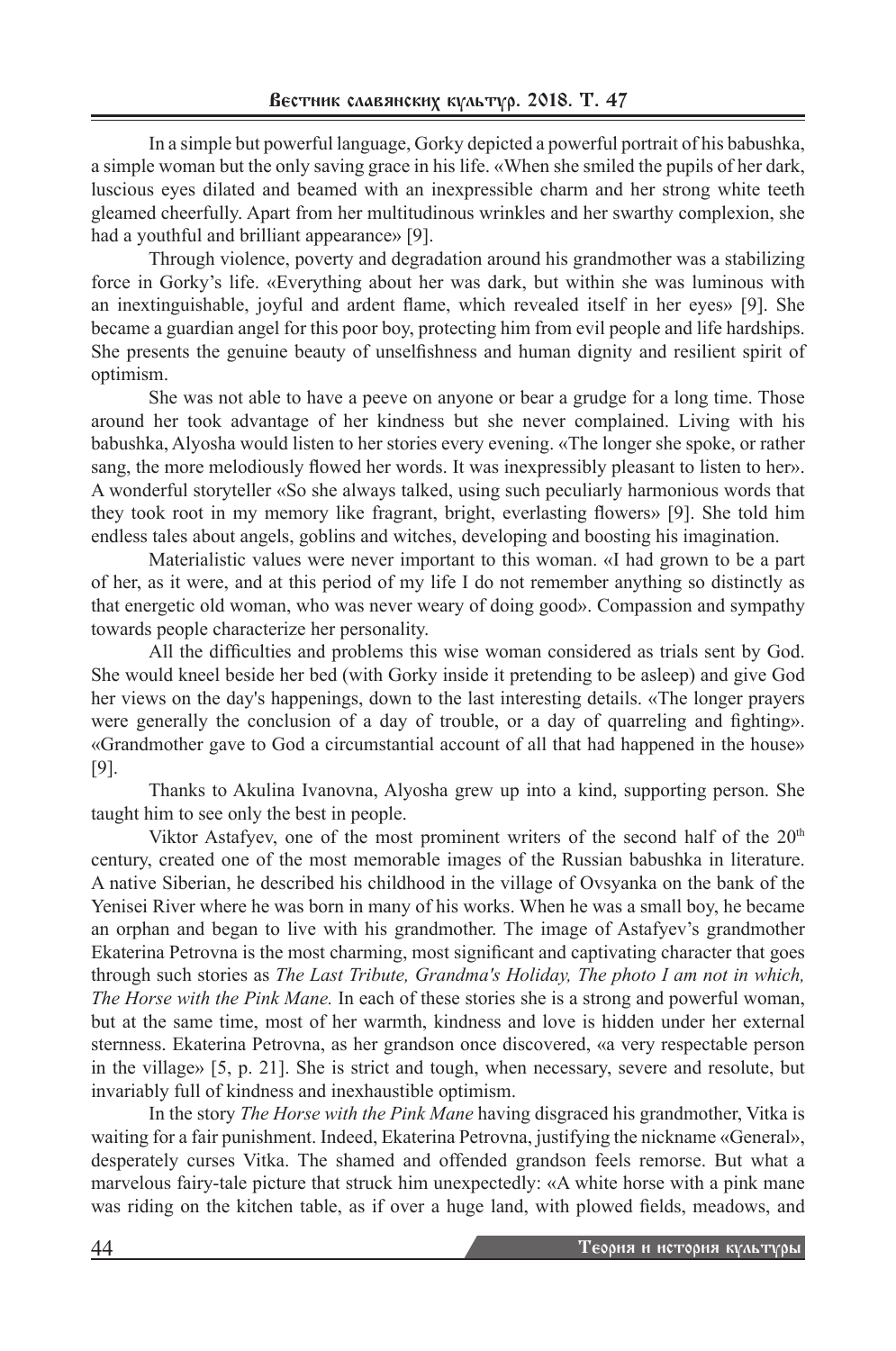roads, on pink hoofs» [5, p. 22]. It was the promised gingerbread — a dream, to which Vitka for good reason has already said goodbye. His grandmother's behavior (she still gives him the gingerbread) may be interpreted as some unofficial but effective pedagogical tool: she punishes her grandson with kindness. Indeed, Vitya was taught a lesson of «high ethics». It is not solely to make him understand that it is bad to betray family, but to raise the awareness of the need to forgive. His grandmother forgives Vitka because of her natural kindness and the feeling of pity for the orphan's child's soul. That's why the author notes: «How many years have passed! How many events have passed. There is no grandfather alive, no grandmother, and my life is slipping towards the sunset, and I still cannot forget the grandmother's gingerbread — that wonderful horse with a pink mane» [5, p. 26].

Ekaterina Petrovna is the guardian of folk wisdom for Astafyev. In her speech, the author included a huge number of dialectal and colloquial words and expressions. She scolds the boy for his cold legs, grumbles a little, but then he will be nursed all night, rubbed, wrapped and left until the morning near the bed of her beloved grandson.

*The Precipice (1869)* (Russian: Обрыв, translit. *Obryv*) is a novel by Ivan Goncharov and is regarded as one of the Russian literature's classics. The author considered it to be his most definitive work.

Goncharov puts an old woman, Tatiana Markovna Berezhkova, in the center of the conflict between the old truths of the patriarchal society and the new truths of the socialist revolutionary movement. He considered Berezhkova (after Raisky) the most important link in the plot. Her image embodies the conservative ideas, stability and decency that are common for the people of her generation. Tatiana Markovna Berezhkova expresses the «old truth». «The Old Truth» is the embodiment of everlasting foundations, norms of behavior and traditions. The supporters of the «new lies» (Volokhov) strongly opposed it.

The zeal of Tatyana Markovna Berezhkova extends to all the inhabitants of the estate and thereby acquires a truly universal scope: it was necessary for her to feed not only the household but also her numerous servants, and the economic calculations were so big that it was impossible to keep them in their heads, therefore, «Grandmother had an incomeexpenditure notebook»; And not one or two keys from the storerooms and barns hung on her belt, but a whole bunch, «so that grandmother, like a rattlesnake, could be heard from afar». At the same time, Tatyana Markovna managed to rule her estate as «a small kingdom, wisely, economically, painstakingly, despotically and feudally» and «loved to say that nothing will remain without her» [8].

Grandmother Tatiana Markovna «reigns» in her ancestral estate, she is a landowner, a pillar noblewoman and «remembers herself» every minute of her existence. According to her sincere assumption, nothing could ever destroy the differences between «peasants» and «nobility». Therefore, she «never demanded anything from her servants, but as if she advised to do this or that; She could not ask her subordinates: it was not in her feudal nature».

Tatyana Markovna's haughtiness and gentility are expressed in everything: in dealing with servants, in the manner of communicating with neighbors and society, in her appearance. However, Tatyana Markovna was not a cruel ruler, lady of the manor, but a «mother-mistress» for all her people, taking care of their «table»: «They were fed nourishingly <...>», and about health: «If anyone fell sick — Tatiana Markovna got up even at night, sent him alcohol, ointments» [8].

Irrational, emotional human behavior is at the center of *The Precipice*, but Grandmother keeps under control everything that happens in the house, in her «kingdom» each thing is assigned to its place, in her patriarchal world there is no fuss.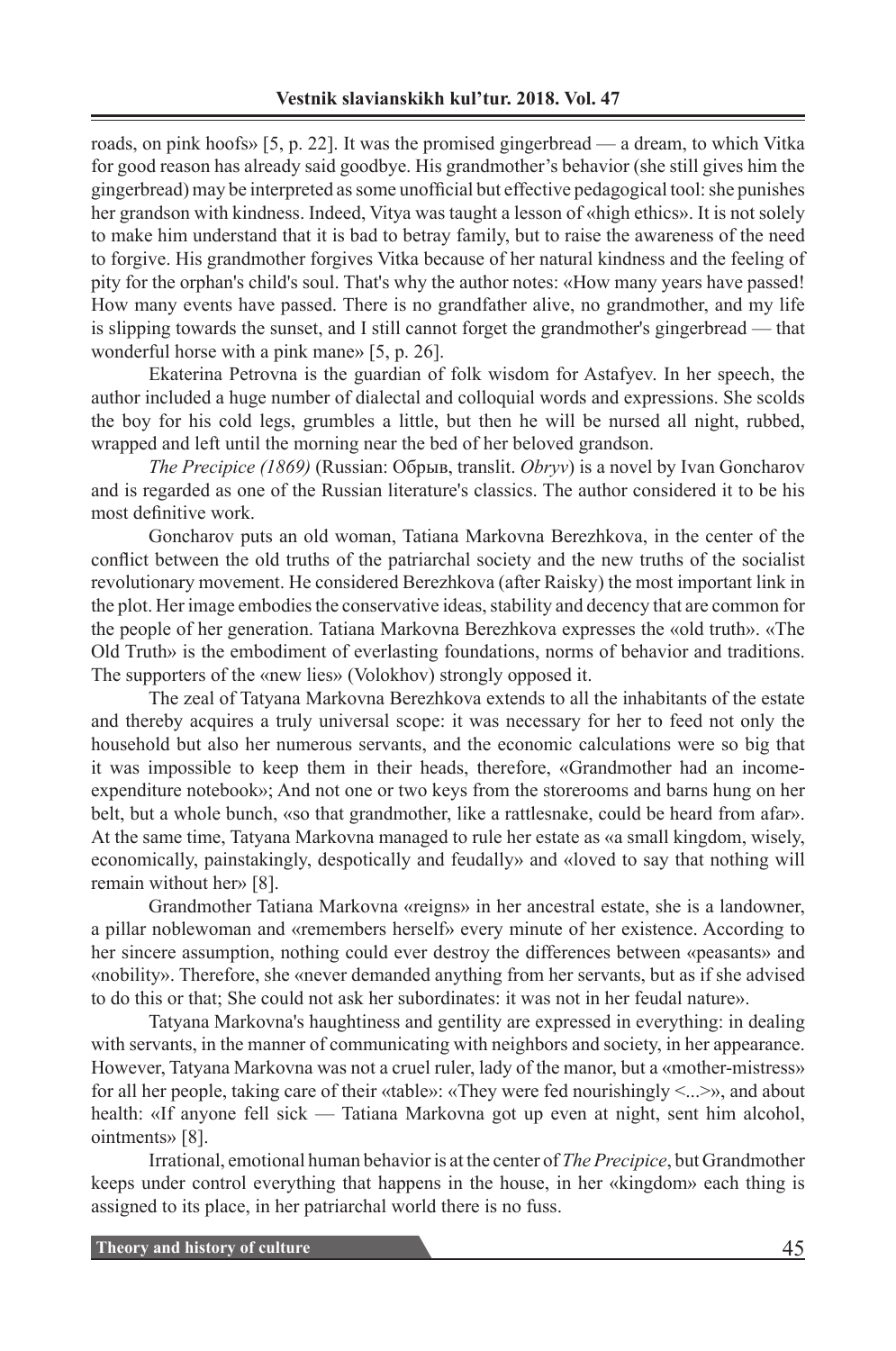Despite her strictness, indulgence and severity, it is the Grandmother who becomes the symbol of the immutable and eternal happiness. And this world will accept and save everyone from any misfortunes and give them family. It is no accident that Grandmother has a «speaking» last name: Tatiana Markovna Berezhkova, like a wise and kind mother-guardian, will save all the inhabitants of the «happy orphanage» «счастливого приюта».

The vision of the Russian grandmother in contemporary Russian literature is noteworthy in that writers continue to address the phenomenon of the babushka in their works.

The winning novel of the Russian Booker *The Time of Women* by Elena Chizhova (2009) bears the dedication «To my grandmothers» [7, p. 3]. The writer depicts the atmosphere of a communal apartment of the early 1960s addressing historical, social, and religious questions.

The novel features a variety of characters representing the disintegration of Soviet society. The center of the story is not a regular family. Three elderly women, Yevdokia, Glykeria and Ariadna, are raising a mute 7-year-old girl, Suzanna, the illegitimate daughter of a factory worker Antonina, who was allocated a room in their communal flat. In fact they become the girl's surrogate babushkas.

Each of these three women lost their families and homes in the World War II and survived the siege of Leningrad keeping memories of starvation and death and living with the scars, both physical and psychological.

While Antonina is to work, sometimes accepting double shifts, to make ends meet, the babushkas share their stories and recollections with the girl, filling her head with images from their tragic past during their confidential conversations at home. After numerous tragedies and sufferings in their lives, the grandmothers find the purpose of their lives in the little girl and pour all the love they have into her. Instead of sending her to nursery, they spend their time reading to her (in Russian and French), teach her about their Christian faith and talk about their own unhappy lives under the Soviet regime.

Despite their everyday drudgery, such as the endless struggle to get basic supplies and the constant cooking of potatoes and bland food, their courage and dignity can be seen in their gestures and in the lines on their faces.

When Antonina becomes ill with cancer, the three grandmothers are desperate to protect Suzanna and are doing their best to keep Sofia out of the orphanage.

Yevdokia, Glikeria, and Ariadna are religious and secretly practice Orthodox Christianity, which is prohibited by the atheist Soviet regime. They baptized Suzanna in secret and she received the name Sofia.

The babushkas' continual reading of fairy tales to Sofia as a child forms her viewing the world as a mixture of reality and fantasy and presumably contributes to her future career as a successful painter.

With the help of these three grandmothers, it is shown how it is possible to resist oppression in any form and at the same time retain one's humanity. They are the embodiment of the remarkable ability of Russian women to resist all kinds of brutality and cruelty in the world.

The author suggests that elderly women are the ones who transmit historical memory and play a key role in child-raising in Russia.

One of 21st-century Russia's most prominent writers, Liudmila Ulitskaya frequently depicts babushkas in her books. The novel *«The Big Green Tent»* (2011) covers the Soviet dissident movement telling a story of three boyhood friends from a very different social background, whose lives are all constrained by the Soviet state and whose fates reflect the history of their country.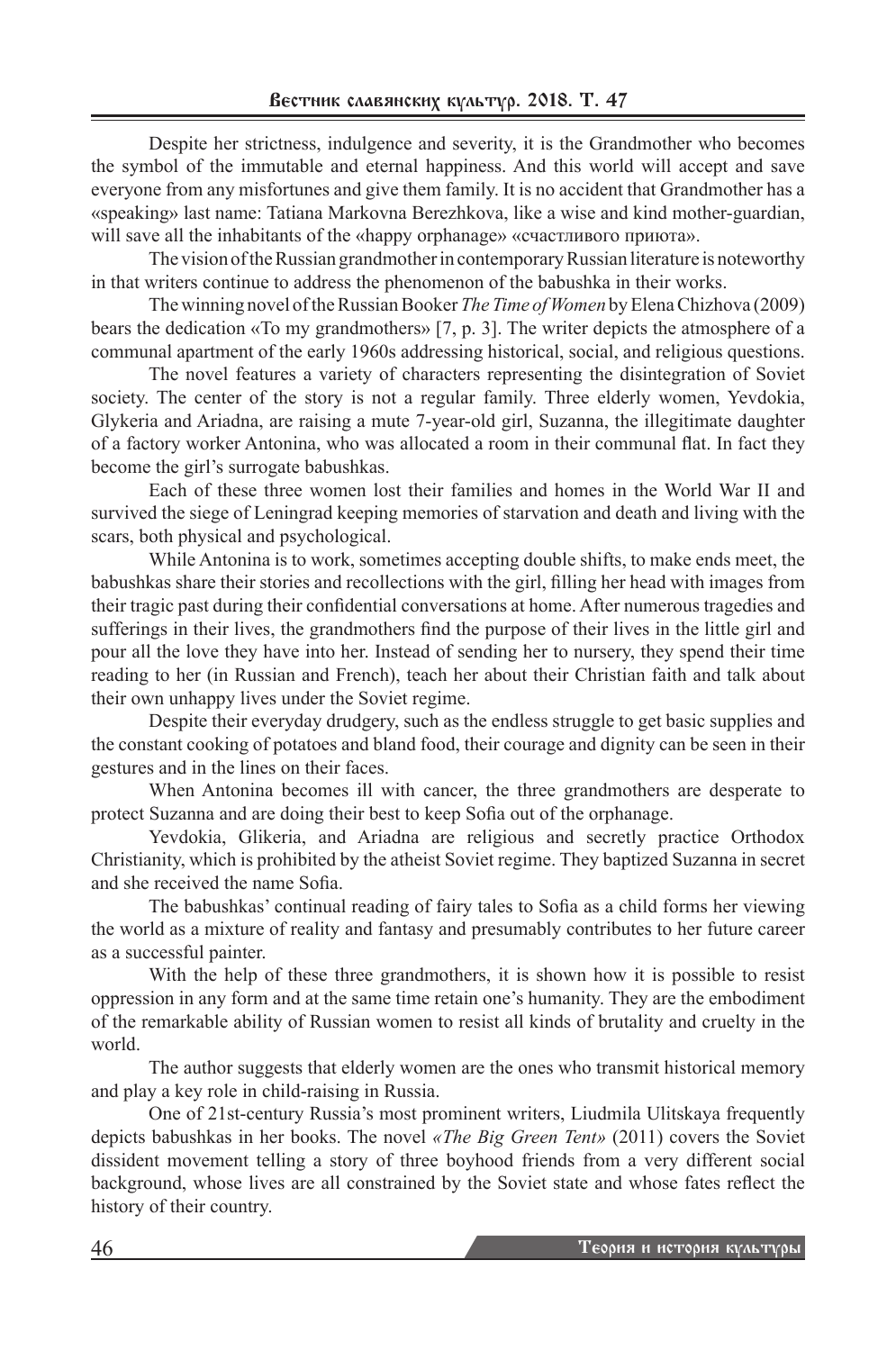The protagonist Sanya Steklov lives with his mother and grandmother Anna Alexandrovna, a mentor not only for her beloved grandson but for his two closest friends, Mikha and Ilya. «Mikha was captivated by Anna Alexandrovna. He was not the only one to fall under her spell» [12. p. 14].

They all were treated as outcasts in school due to their incapacity to bullying and violence. Handsome, cultured, musically gifted Sanya was the target of his classmates' aggression. He provokes their hatred being different from the majority: he goes to a musical school, he is always well-dressed and sandwiches that he brings to school are «covered with a clean napkin» [12, p. 11].

Although his friend, an orphan, Mikha Melamid belongs to the same social class as his classmates, he has all the reasons to be hated by his classmates as well. He is Jewish; he wears glasses; his hair is red and his face is covered with freckles. Ilya Bryansky, a poor boy with a single mother, never participates in school fights lacking any level of aggression.

Despite all the differences of their personalities and a different fate, the boys became friends for all their lives. The inclination to culture and knowledge unites them. Sanya's grandmother Anna Alexandrovna played a very significant role in their forming years. «Sanya, the proud owner of this remarkable grandmother, sauntered casually from room to room, occasionally sharing his thoughts — not with his friends, but with his grandmother» [12, p. 17].

She is an intelligent, well-educated woman who demonstrates an extraordinary sense of dignity in the clash with caddish and impoverished Soviet way of life. She never discusses politics and the state system with the boys; instead, she educates them by the style of her household, conversations about music and literature, visits to the museums and conservatoires. All this speaks better than any open critic of the Soviet system. She gave Mihka to read the Gospels and introduced him to Orthodox Christianity. She organized home Christmas celebrations which became so memorable for the boys. All this serves as their protest to the Soviet system.

Anna Alexandrovna (or Nyuta, as her grandson calls her) — represents the custodian of the family memory and that past era which neither Ilya not Mikha knows about. People who appear to be around Anna Alexandrovna unknowingly want to match her, to deserve her respect.

Ulitskaya's novel *Sincerely yours, Shurik* (2003) is completely dedicated to the theme of love in human relations. Ulitskaya creates a character of the eternally womanizing modern male who by his own indecision finally ruins his life. Women tend to mistake his gentleness for insipidity and lack of character.

Ulitskaya portrays a smart and strong-willed grandmother Elizaveta Ivanovna. Her daughter and she raise their boy Shurik in the atmosphere of idyllic family love. Under the guidance of his grandmother Shurik turns into a well-educated and attractive young man, who displays all the qualities to become a nice, trustworthy person. He is very kind, helpful and responsive to people in need.

Vera, a former actress who then a secretary and an accountant, spent all her life under a protective bell-glass that her smart, energetic mother constructed. Shurik's babushka replaces the absent father in his upbringing. She wanted to shield her beloved grandson from the bitterness of being a fatherless child and all miseries of the world. To bring up a real man as her late husband was a responsible, self-confident, strong-willed person who can make decisions independently.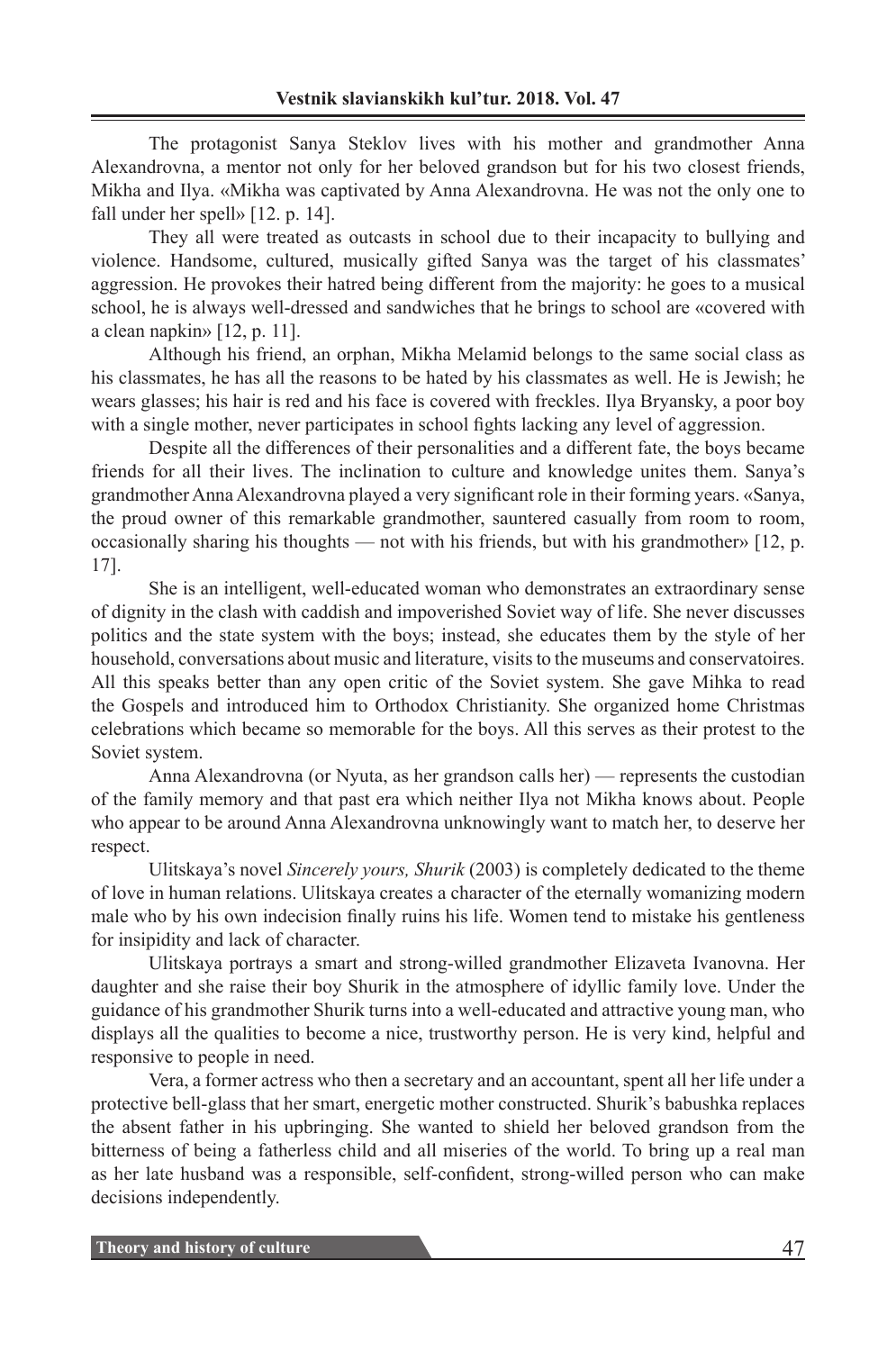Babushka taught him French and German at home. Every year she organized home Christmas performances. Her heart could not bear Shurik's failure in the exam. One of their favorite evening pastimes was reading. Shurik was feeling cosy near his Babushka reading loud the best of Russian and foreign classics.

If Shurik and his mother could cause mixed feelings among the readers, Elizaveta Ivanovna always deserves respect.

Regardless his numerous love affairs, he was not a Don Juan, but a useful man, a man without his own will, a man who was always eager to fulfill the desires of others and could never say «No».

Literature is the mirror of society, it establishes attitudes and values in society. It can be argued that the image of the grandmother in the Russian literary tradition is the embodiment of sacrificial femininity and selfless (ideal-motherly) love. Each of these texts represents a certain archetype, the main features of which are not difficult to determine: the image of a grandmother who tastily fed and created a feeling of coziness and security — a more caring «nanny» than a teacher. The Grandmother contributes to the preservation of a grandchild's sense of security and autonomy. Their relationship is much more intimate and frank than with the parents, since grandmothers rarely punish them, but they are soft to them and forgive any misbehavior. The Babushka plays a unique role as a protective mechanism against the harsh influence of the external environment.

Within family, the babushka might be a key person in maintaining family history and traditions, as well as in transmitting cultural heritage between generations. She is often called *babushka* not only by her grandchildren but also by other family members.

It is due to babushkas that the Orthodox tradition survived during the years of oppression. Women from the countryside were more likely to practice faith in the Soviet period, though secretly. They maintained the «emotional protection» of grandchildren from the outside hostile social interaction, «softened» the harsh realities of life. Educated babushkas could be seen as significant channels of pre-revolutionary culture in the conditions of Soviet dominant discourse.

Russian grandmothers not only spend much of their free time with their grandchildren, but also talk a lot with them. The latter circumstance has a significant educational impact on children. She is a never-fading source of everyday-life wisdom. Almost all grandmothers convey a responsible attitude towards work and education. There may be a connection between the presence of grandmother and the cultural level of grandchildren (early acquaintance with literacy and literature, extracurricular activities, grandchildren getting higher education), arose for the primary hypothesis about the cultural influence of grandmothers on the upbringing of grandchildren in Russian families. They nurture growth and development of their grandchildren's personalities.

For many women, grandmothering is only one, and not a decisive, part of their lives and identities. However, traditional babushkas, even today, tend to build their lives around the families of their adult children, putting a lot of effort and emotions into child care, leaving aside her professional career and friendship contacts.

Despite the fact that in today's era of globalization and world integration, significant changes are taking place in the system of family values and the concepts of Russian culture are gradually assimilating with the Western, losing their national peculiar features and unique identity, the phenomenon the Russian grandmother remains fixed in the Russian language consciousness and still prevails. Becoming a grandmother continues to be a turning point in most women's lives and for the time being this archetype is still solid in the Russian context.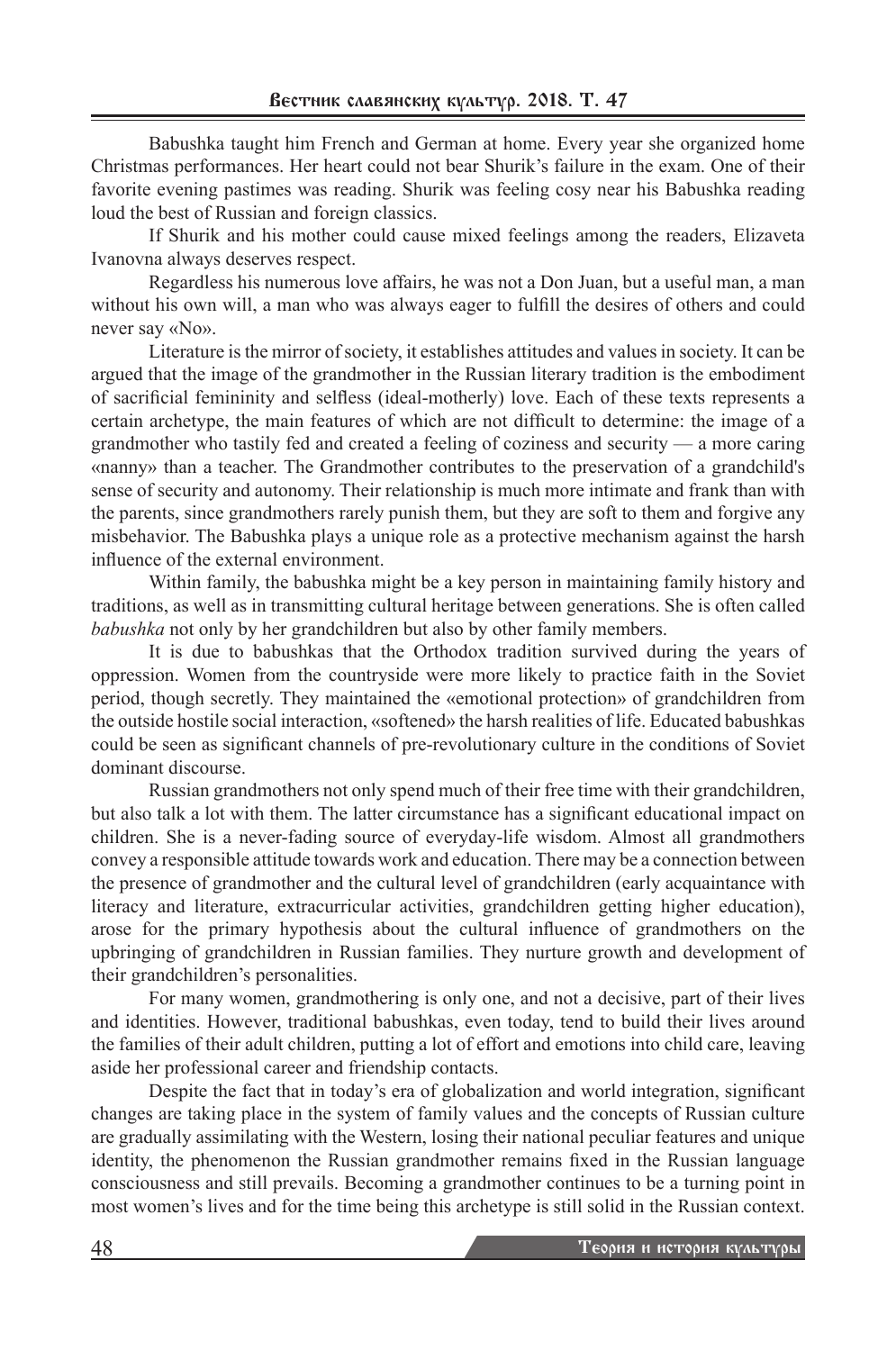### **СПИСОК ЛИТЕРАТУРЫ**

- 1 *Астафьев В.* Конь с розовой гривой. Сб. рассказов. М.: Искатель, 2016. 96 с.
- 2 *Безрукова В.* Основы духовной культуры (энциклопедический словарь педагога). Екатеринбург: [Б. и.], 2000. 937 с.
- 3 *Затворник Ф.* Что есть духовная жизнь и как на нее настроиться. М.: Даниловский благовестник, 2014. 400 с.
- 4 *Тер-Минасова С.* Язык и межкультурная коммуникация: учеб. пособие. М.: Слово, 2000. 624 с.
- 5 *Чижова Е.* Время женщин. М.: АСТ, 2015. 288 с.
- 6 *Arvey J.* Gender in the Everyday Life of the Russian Home // Digital Commons is Connecticut College's electronic archive. URL: http://digitalcommons.conncoll.edu/ slavichp/2 (дата обращения: 20.08.2017).
- 7 *Goncharov I.* The Precipice // Project Gutenberg. URL: http://www.gutenberg.org/ files/7307/7307-h/7307-h.html (дата обращения: 20.08.2017).
- 8 *Gorky M.* My childhood // eBooks@Adelaide. URL: https://ebooks.adelaide.edu.au/g/ gorky/maksim/g66my/index.html (дата обращения: 20.08.2017).
- 9 *Tiaynen T.* Babushka in Flux: Grandmothers and Family-making between Russian Karelia and Finland. Tampere University Press, 2013.
- 10 The Explanatory Dictionary of the Russian Language online. URL: http://www. ozhegov.org (дата обращения: 20.08.2017).
- 11 The Merriam-Webster dictionary online. URL: https://www.merriam-webster.com (дата обращения: 20.08.2017).
- 12 The Russian Associative Dictionary online. URL: http://www.tesaurus.ru/dict/dict. php (дата обращения: 20.08.2017).
- 13 *Ulitskaya L.* The Green Tent: A Novel. Farrar: Straus and Giroux, 2015. 592 p.
- 14 *Utrata J.* Women without Men: Single Mothers and Family Change in the New Russia. Cornell University Press, 2015. 290 p.

# **REFERENCES**

- 1 Astafyev V. *Kon' s rozovoj grivoj. Sbornik rasskazov* [The horse with a pink mane. Collection of short stories]. Moscow, Iskatel Publ., 2016. 96 p. (In Russian)
- 2 Bezrukova V. *Osnovy duhovnoj kul'tury (enciklopedijski slovar' pedagoga* [The basics of mental culture (encyclopedic dictionary for an instructor)]. Ekaterinburg, 2000. 937 p. (In Russian)
- 3 Zatvornik F. *Сhto est' duhovnaya zhizn' i kak na nee nastroit'sya* [What is spiritual life and how to get tuned to it]. Moscow, Danilosvsky blagovestnik Publ., 2014. 400 p. (In Russian)
- 4 Ter-Minasova S. *Iazyk i mezhkul'turnaia kommunikatsiia: uchebnoe posobie*  [Language and intercultural communication: textbook]. Moscow, Slovo Publ., 2000. 624 p. (In Russian)
- 5 Chizhova E. *Vremia zhenshchin* [Time of women]. Moscow, AST Publ., 2015. 288 p. (In Russian)
- 6 Arvey J. Gender in the Everyday Life of the Russian Home. *Digital Commons is Connecticut College's electronic archive.* Available at: http://digitalcommons. conncoll.edu/slavichp/2 (accessed 20 August 2017). (In English)